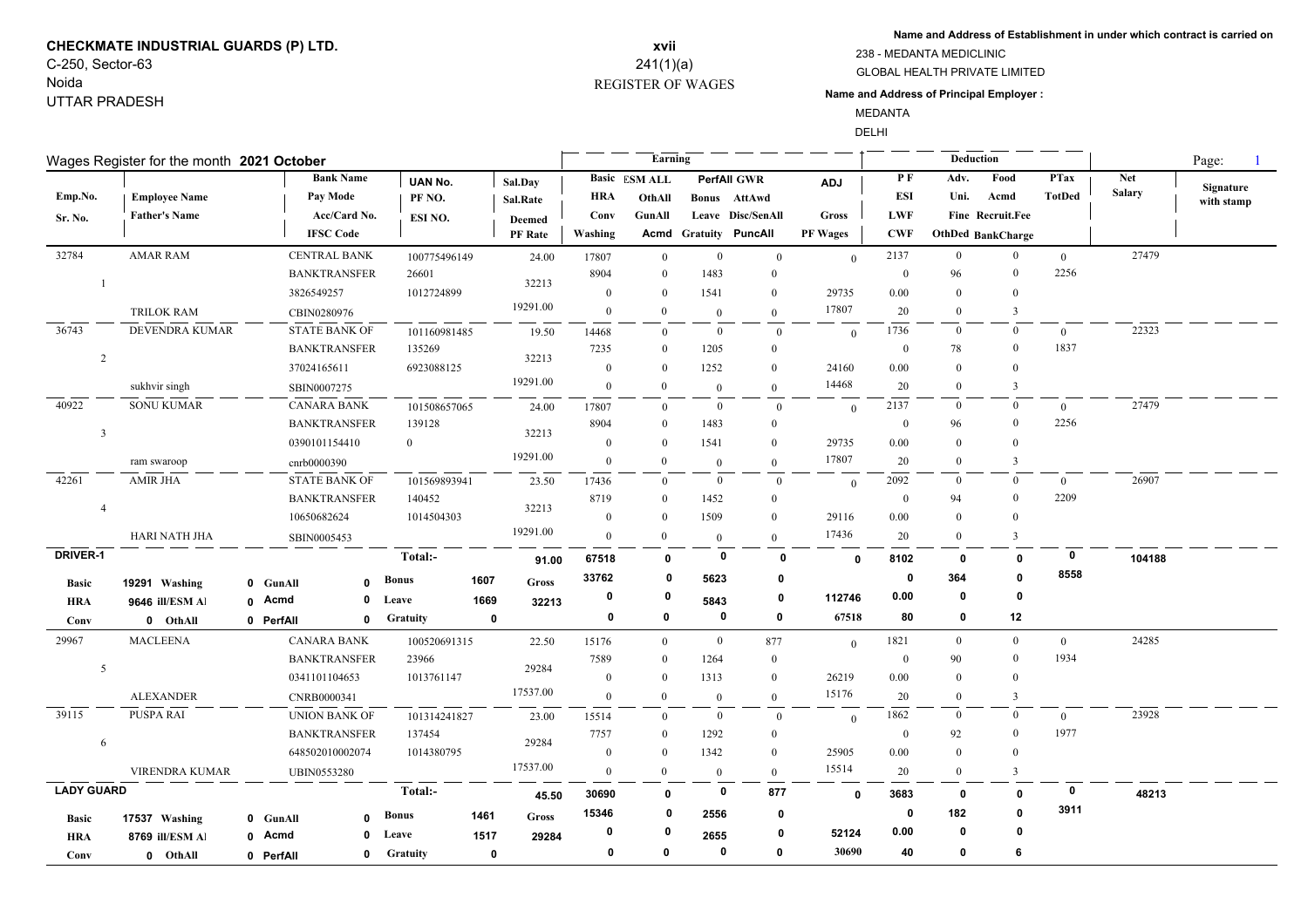## **CHECKMATE INDUSTRIAL GUARDS (P) LTD.** C-250, Sector-63

Noida UTTAR PRADESH

### REGISTER OF WAGES **xvii** 241(1)(a)

\_\_\_\_

**Name and Address of Establishment in under which contract is carried on**

GLOBAL HEALTH PRIVATE LIMITED 238 - MEDANTA MEDICLINIC

#### **Name and Address of Principal Employer :**

MEDANTA

DELHI

<u>. .</u>

 $\overline{\phantom{0}}$ 

|                       | Wages Register for the month 2021 October |                          |              |                 |             |                |                | Earning              |                |                              |                |                  | Deduction      |                          |                |               | Page:<br>$\overline{2}$ |
|-----------------------|-------------------------------------------|--------------------------|--------------|-----------------|-------------|----------------|----------------|----------------------|----------------|------------------------------|----------------|------------------|----------------|--------------------------|----------------|---------------|-------------------------|
|                       |                                           | <b>Bank Name</b>         |              | <b>UAN No.</b>  |             | Sal.Day        |                | <b>Basic ESM ALL</b> |                | <b>PerfAll GWR</b>           | <b>ADJ</b>     | PF               | Adv.           | Food                     | <b>PTax</b>    | <b>Net</b>    | Signature               |
| Emp.No.               | <b>Employee Name</b>                      | Pay Mode                 |              | PF NO.          |             | Sal.Rate       | <b>HRA</b>     | OthAll               |                | Bonus AttAwd                 |                | ESI              | Uni.           | Acmd                     | <b>TotDed</b>  | <b>Salary</b> | with stamp              |
| Sr. No.               | <b>Father's Name</b>                      | Acc/Card No.             |              | ESI NO.         |             | Deemed         | Conv           | GunAll               |                | Leave Disc/SenAll            | <b>Gross</b>   | <b>LWF</b>       |                | Fine Recruit.Fee         |                |               |                         |
|                       |                                           | <b>IFSC Code</b>         |              |                 |             | <b>PF</b> Rate | Washing        |                      |                | <b>Acmd Gratuity PuncAll</b> | PF Wages       | <b>CWF</b>       |                | <b>OthDed BankCharge</b> |                |               |                         |
| 14481                 | <b>NAWLESH KUMAR</b>                      | <b>CANARA BANK</b>       |              | 100253206097    |             | 24.00          | 16188          | $\overline{0}$       | $\overline{0}$ | 6138                         | $\theta$       | 1943             | $\overline{0}$ | $\overline{0}$           | $\overline{0}$ | 31107         |                         |
| $\overline{7}$        |                                           | <b>BANKTRANSFER</b>      |              | 8174            |             | 29284          | 8094           | $\Omega$             | 1349           | $\mathbf{0}$                 |                | $\mathbf{0}$     | 96             | $\overline{0}$           | 2062           |               |                         |
|                       |                                           | 0268108064744            |              | 1012485934      |             |                | $\mathbf{0}$   | $\Omega$             | 1400           | $\bf{0}$                     | 33169          | 0.00             | $\Omega$       | $\mathbf{0}$             |                |               |                         |
|                       | NONU SINGH                                | CNRB0000268              |              |                 |             | 17537.00       | $\mathbf{0}$   | $\Omega$             | $\mathbf{0}$   | $\mathbf{0}$                 | 16188          | 20               | $\Omega$       | $\mathbf{3}$             |                |               |                         |
| 21677                 | SANJAY KUMAR SINGH                        | <b>PUNJAB</b>            |              | 100333543436    |             | 24.00          | 16188          | $\Omega$             | $\overline{0}$ | 6138                         | $\theta$       | 1943             | $\mathbf{0}$   | $\overline{0}$           | $\theta$       | 31107         |                         |
| 8                     |                                           | <b>BANKTRANSFER</b>      |              | 16320           |             | 29284          | 8094           | $\Omega$             | 1349           | $\bf{0}$                     |                | $\mathbf{0}$     | 96             | $\overline{0}$           | 2062           |               |                         |
|                       |                                           | 1518000101094024         |              | 2007387787      |             |                | $\overline{0}$ | $\overline{0}$       | 1400           | $\mathbf{0}$                 | 33169          | 0.00             | $\overline{0}$ | $\overline{0}$           |                |               |                         |
|                       | <b>BACHHA SINGH</b>                       | PUNB0151800              |              |                 |             | 17537.00       | $\mathbf{0}$   | $\bf{0}$             | $\mathbf{0}$   | $\mathbf{0}$                 | 16188          | 20               | $\mathbf{0}$   | $\mathbf{3}$             |                |               |                         |
| 42063                 | <b>RAJESH KUMAR</b>                       | <b>STATE BANK OF</b>     |              | 100711483713    |             | 23.00          | 15514          | $\Omega$             | $\mathbf{0}$   | 6138                         | $\overline{0}$ | 1862             | $\mathbf{0}$   | $\overline{0}$           | $\bf{0}$       | 30066         |                         |
| 9                     |                                           | <b>BANKTRANSFER</b>      |              | 140248          |             | 29284          | 7757           | $\Omega$             | 1292           | $\bf{0}$                     |                | $\Omega$         | 92             | $\overline{0}$           | 1977           |               |                         |
|                       |                                           | 61118567994              |              | 1014498675      |             |                | $\mathbf{0}$   | $\overline{0}$       | 1342           | $\mathbf{0}$                 | 32043          | 0.00             | $\theta$       | $\overline{0}$           |                |               |                         |
|                       | mangtu ram                                | sbin0002391              |              |                 |             | 17537.00       | $\mathbf{0}$   | $\overline{0}$       | $\mathbf{0}$   | $\overline{0}$               | 15514          | 20               | $\theta$       | 3                        |                |               |                         |
| 45493                 | ANUJ KUMAR SINGH                          | <b>PUNJAB</b>            |              | 100897927549    |             | 1.00           | 675            | $\Omega$             | $\mathbf{0}$   | 6138                         | $\overline{0}$ | 81               | $\mathbf{0}$   | $\overline{0}$           | $\theta$       | 7156          |                         |
| 10                    |                                           | <b>BANKTRANSFER</b>      |              | 143534          |             | 29284          | 337            | $\mathbf{0}$         | 56             | $\bf{0}$                     |                | $\boldsymbol{0}$ | $\overline{4}$ | $\mathbf{0}$             | 108            |               |                         |
|                       |                                           | 4980000100020123         |              | 2013310887      |             |                | $\mathbf{0}$   | $\Omega$             | 58             | $\mathbf{0}$                 | 7264           | 0.00             | $\Omega$       | $\theta$                 |                |               |                         |
|                       | <b>LALAN SINGH</b>                        | <b>PUNB0498000</b>       |              |                 |             | 17537.00       | $\mathbf{0}$   | $\theta$             | $\overline{0}$ | $\overline{0}$               | 675            | 20               | $\theta$       | $\overline{3}$           |                |               |                         |
| <b>SECURITY GUARD</b> |                                           |                          |              | Total:-         |             | 72.00          | 48565          | 0                    | 0              | 24552                        | $\mathbf{0}$   | 5829             | 0              | $\mathbf{0}$             | $\bf{0}$       | 99436         |                         |
| <b>Basic</b>          | 17537 Washing                             | 0 GunAll<br>$\mathbf{r}$ | <b>Bonus</b> |                 | 1461        | <b>Gross</b>   | 24282          | 0                    | 4046           | 0                            |                | $\mathbf{0}$     | 288            | $\mathbf{0}$             | 6209           |               |                         |
| <b>HRA</b>            | 8769 ill/ESM Al                           | $\mathbf 0$<br>0 Acmd    | Leave        |                 | 1517        | 29284          | 0              | 0                    | 4200           | 0                            | 105645         | 0.00             | $\bf{0}$       | 0                        |                |               |                         |
| Conv                  | 0 OthAll                                  | $\mathbf 0$<br>0 PerfAll |              | <b>Gratuity</b> | $\mathbf 0$ |                | 0              | 0                    | 0              | $\mathbf 0$                  | 48565          | 80               | 0              | 12                       |                |               |                         |
| 33801                 | DHEERENDRA KUMAR                          | <b>UNION BANK OF</b>     |              | 100979604753    |             | 25.00          | 18549          | $\overline{0}$       | $\mathbf{0}$   | 1929                         | $\theta$       | 2226             | $\mathbf{0}$   | $\overline{0}$           | $\overline{0}$ | 30554         |                         |
|                       |                                           | <b>BANKTRANSFER</b>      |              | 132486          |             |                | 9275           | $\mathbf{0}$         | 1545           | $\bf{0}$                     |                | $\boldsymbol{0}$ | 100            | $\overline{0}$           | 2349           |               |                         |
| 11                    |                                           | 520101020462091          |              | 1014137469      |             | 32213          | $\mathbf{0}$   | $\theta$             | 1605           | $\mathbf{0}$                 | 32903          | 0.00             | $\mathbf{0}$   | $\overline{0}$           |                |               |                         |
|                       | <b>HARISH CHANDRA</b>                     | <b>UBIN0904813</b>       |              |                 |             | 19291.00       | $\mathbf{0}$   | $\Omega$             | $\mathbf{0}$   | $\mathbf{0}$                 | 18549          | 20               | $\Omega$       | $\overline{3}$           |                |               |                         |
| <b>SUPERVISOR</b>     |                                           |                          |              | Total:-         |             | 25.00          | 18549          | $\mathbf{0}$         | 0              | 1929                         | $\mathbf{0}$   | 2226             | 0              | $\mathbf{0}$             | $\mathbf 0$    | 30554         |                         |
| <b>Basic</b>          | 19291 Washing                             | 0 GunAll<br>$\Omega$     | <b>Bonus</b> |                 | 1607        | <b>Gross</b>   | 9275           | 0                    | 1545           | 0                            |                | 0                | 100            | $\mathbf{0}$             | 2349           |               |                         |
| <b>HRA</b>            | 9646 ill/ESM Al                           | 0 Acmd<br>0              | Leave        |                 | 1669        | 32213          | 0              | 0                    | 1605           | 0                            | 32903          | 0.00             | 0              | 0                        |                |               |                         |
| Conv                  | 0 OthAll                                  | $\mathbf 0$<br>0 PerfAll |              | Gratuity        | $\mathbf 0$ |                | 0              | $\mathbf 0$          | $\mathbf 0$    | 0                            | 18549          | 20               | 0              | $\mathbf{3}$             |                |               |                         |
| 15703                 | RAJEEV KUMAR                              | <b>CANARA BANK</b>       |              | 100293974941    |             | 24.00          | 14684          | $\overline{0}$       | $\overline{0}$ | $\overline{0}$               | $\theta$       | 1762             | $\mathbf{0}$   | $\overline{0}$           | $\overline{0}$ | 22638         |                         |
|                       |                                           | <b>BANKTRANSFER</b>      |              | 9586            |             |                | 7342           | $\Omega$             | 1223           | $\mathbf{0}$                 |                | $\mathbf{0}$     | 96             | $\overline{0}$           | 1881           |               |                         |
| 12                    |                                           | 0268108064764            |              | 1013096071      |             | 26563          | $\overline{0}$ | $\Omega$             | 1270           | $\mathbf{0}$                 | 24519          | 0.00             | $\Omega$       | $\overline{0}$           |                |               |                         |
|                       | <b>MOHAN LAL</b>                          | <b>CNRB0000268</b>       |              |                 |             | 15908.00       | $\mathbf{0}$   | $\theta$             | $\mathbf{0}$   | $\overline{0}$               | 14684          | 20               | $\theta$       | 3                        |                |               |                         |
|                       |                                           |                          |              |                 |             |                |                |                      |                |                              |                |                  |                |                          |                |               |                         |